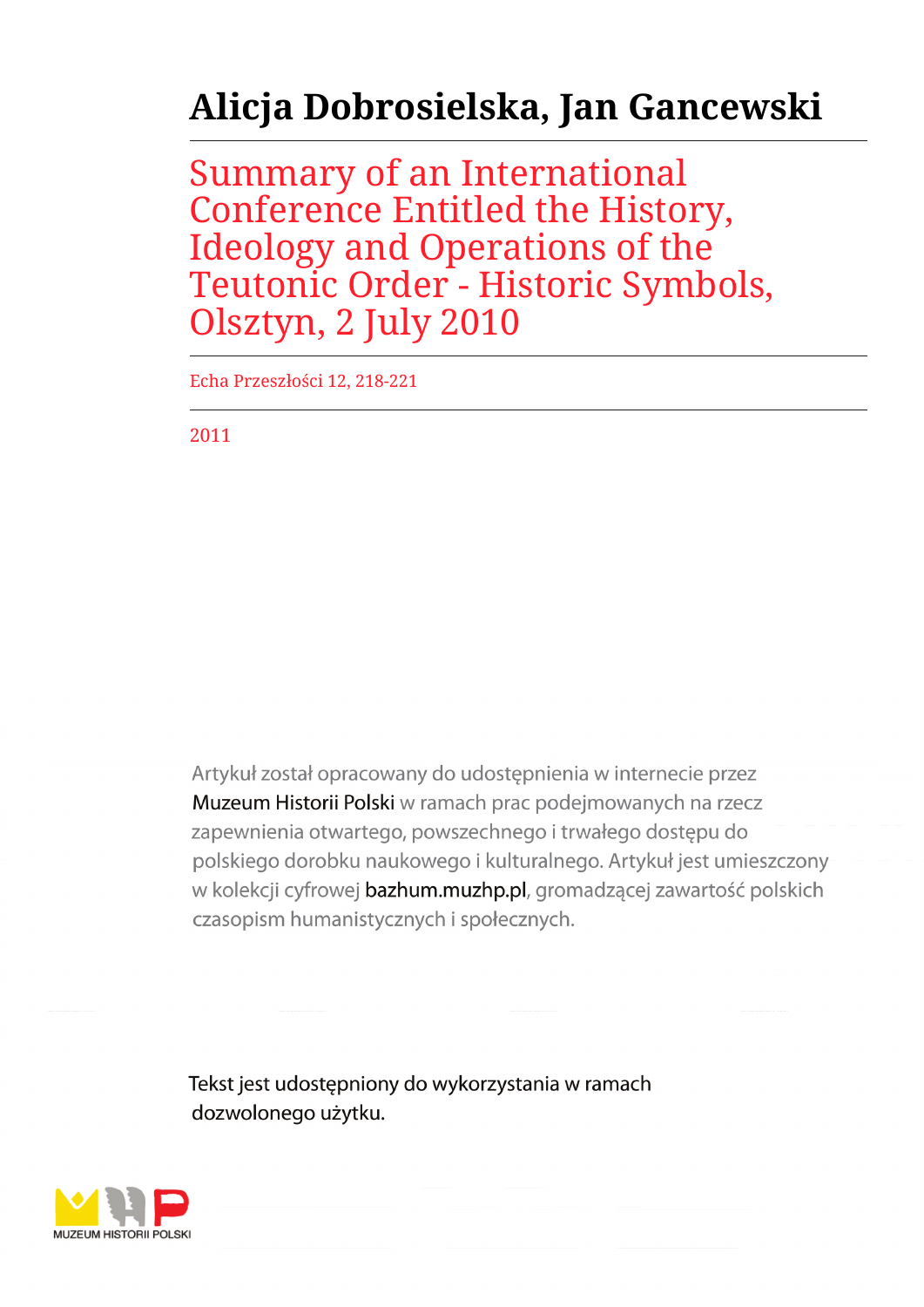Alicja Dobrosielska, Jan Gancewski

## **SUMMARY OF AN INTERNATIONAL CONFERENCE ENTITLED THE HISTORY, IDEOLOGY AND OPERATIONS** *OF THE TEUTONIC ORDER - HISTORIC SYMBOLS,* **OLSZTYN, 2 JULY 2010**

A Polish-German conference entitled "The History, Ideology and Operations of the Teutonic Order - Historic Symbols" was held on 2 July 2010 at the Faculty of Humanities, the University of Warmia and Mazury in Olsztyn. The event was organized by the University of Warmia and Mazury in Olsztyn, the Order of Brothers of the German House Saint Mary in Jerusalem, the Faculty of Humanities at the University of Warmia and Mazury in Olsztyn, the Institute of History and International Relations at the University of Warmia and Mazury in Olsztyn, the Olsztyn Branch of the Polish Historical Society, the City of Olsztyn, Purda Municipality, Olsztyn District Office and the Pruthenian Society. The conference was held under the auspices of the Rector of the University of Warmia and Mazury in Olsztyn, Professor Józef Górniewicz, and the Marshal of the Warmia and Mazury Region, Jacek Protas. It was attended by eight speakers representing the University of Warmia and Mazury, the University of Bonn, the Central Archive of the Teutonic Order in Vienna, and the modern Teutonic Order. The opening ceremony was hosted by Professor Tadeusz Rawa, Pro-Rector of the University of Warmia and Mazury in Olsztyn, Jolanta Szulc, Vice Marshal of the Warmia and Mazury Region, and Piotr Grzymowicz, Mayor of Olsztyn. The opening speech was delivered by Professor Norbert Kasparek, Dean of the Faculty of Humanities at the University of Warmia and Mazury in Olsztyn (UWM).

The conference was divided into two sessions. The first session was chaired by Dr. Jan Gancewski (UWM Olsztyn), and it opened with a lecture by Dr. Bruno Platter, the Grand Master of the Teutonic Order in Vienna, entitled *"The historical characteristics underlying the contemporary Teutonic Order"1.* Dr. Platter discussed the evangelical roots of the Teutonic Order by tracing the historical characteristics that continue to underlie its operations today. The Teutonic Knights were described as a religious order, a provider of hospital services and a culture-promoting organization that was engaged in social, political and economic life to promote evangelical, social, charity, cul-

 $<sup>1</sup>$  The original speech titles are listed in the collection of materials from the conference:</sup> Zakon krzyżacki w historii, ideologii i działaniu – symbole dziejowe. Der deutsche Orden in *Geschichte, Ideologie und Wirkung,* edited by J. Gancewski, Olsztyn 2010, p. 295.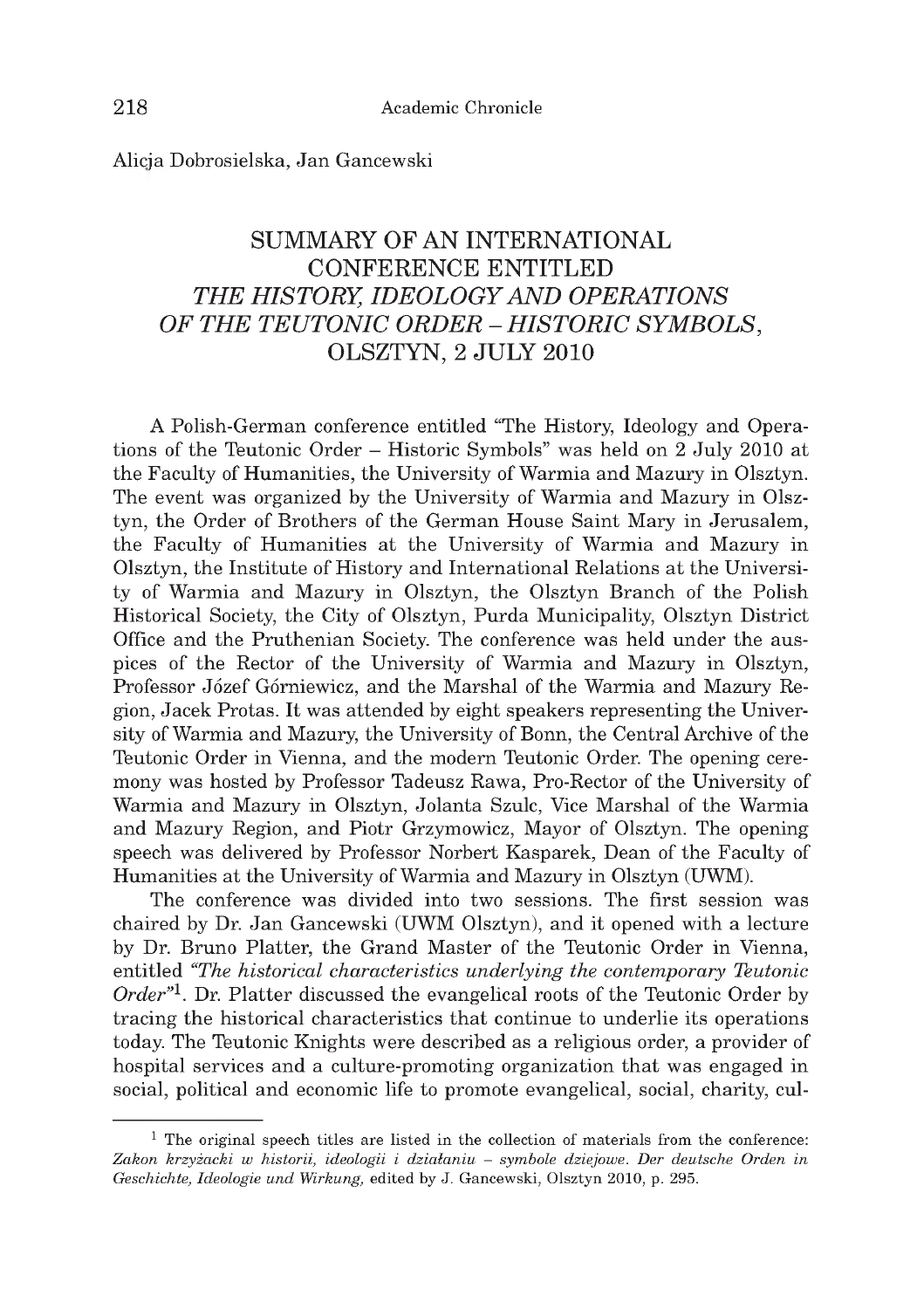tural and educational work throughout the centuries. By focusing on the evangelic, cultural and social aspects of the order's operations, the speaker was able to avoid historical controversies surrounding the Teutonic Knights' activity in Prussia which was marked by a great degree of evangelical ambiguity. Dr. Platter emphasized the Order's contribution to the promotion of welfare, charity and culture in modern times by citing numerous examples from the Teutonic Knights' recent history, including the persecution of the Order's members in various European regimes.

In his speech entitled *"The Warmia Diocese and the Teutonic Order in 1243-1525",* Professor Alojzy Szorc (UWM in Olsztyn) discussed two distinct periods in Warmia Diocese's relations with the Teutonic Knights. The first period began with the appointment of four bishops in Prussia, and it ended in 1466. According to Professor Szorc, this period was marked by the "protective embrace" of the Teutonic Order which clearly intervened in the diocese's internal affairs (in particular administrative and economic issues) to prevent Warmia's bishops from acquiring political sovereignty. According to the speaker, the Second Toruń Peace Treaty of 1466 was a breakthrough moment in Warmia's relations with the Teutonic Order which marked the onset of the second period. In line with the peace treaty, the entire region of Warmia was annexed to Poland, and the Warmia diocese was split between Poland and the Teutonic State. Teutonic Knights ceased to be the diocese's sole "benefactors". This was a serious blow for the Order which, according to Professor Szorc, "was thirsty for revenge". A truce was called only in 1521, and following the introduction of Lutheranism in Prussia, Catholicism was preserved only in Warmia, a Polish dominion as of 1466.

Professor Udo Arnold (University of Bonn) spoke about "*The Teutonic Order as an object of political ideology in the 19<sup>th</sup> and the 20<sup>th</sup> centuries". By* relying on analyses of school textbooks, press articles, posters and photographs, Professor Arnold argued that the history of the Teutonic Order, in particular the history of the Battle of Grunwald which was given the status of a political symbol, was a propaganda tool and a political instrum ent used in the past to create and uphold stereotypes in Polish-German relations. According to the speaker, these sensitive issues that were often used in political debate, no longer evoke such heated emotions from Poles or Germans. Professor Arnold attributed this success to the efforts of historical researchers, conferences, conventions, academic publications and scientific works addressed to the broad public.

Professor Arnold chaired the second session which opened with Dr. Kazimierz Grążawski's (UWM in Olsztyn) lecture entitled *"The first phase of the Great War - the Teutonic invasion of Dobrzyń Land in 1409".* The speech integrated new information into the existing body of knowledge on the annexation of Dobrzyń Land by the Teutonic Knights, including the results of archeological research conducted in the former Teutonic strongholds in Bobrowniki and Dobrzyń on the Vistula River. Dr. Grążawski summarized the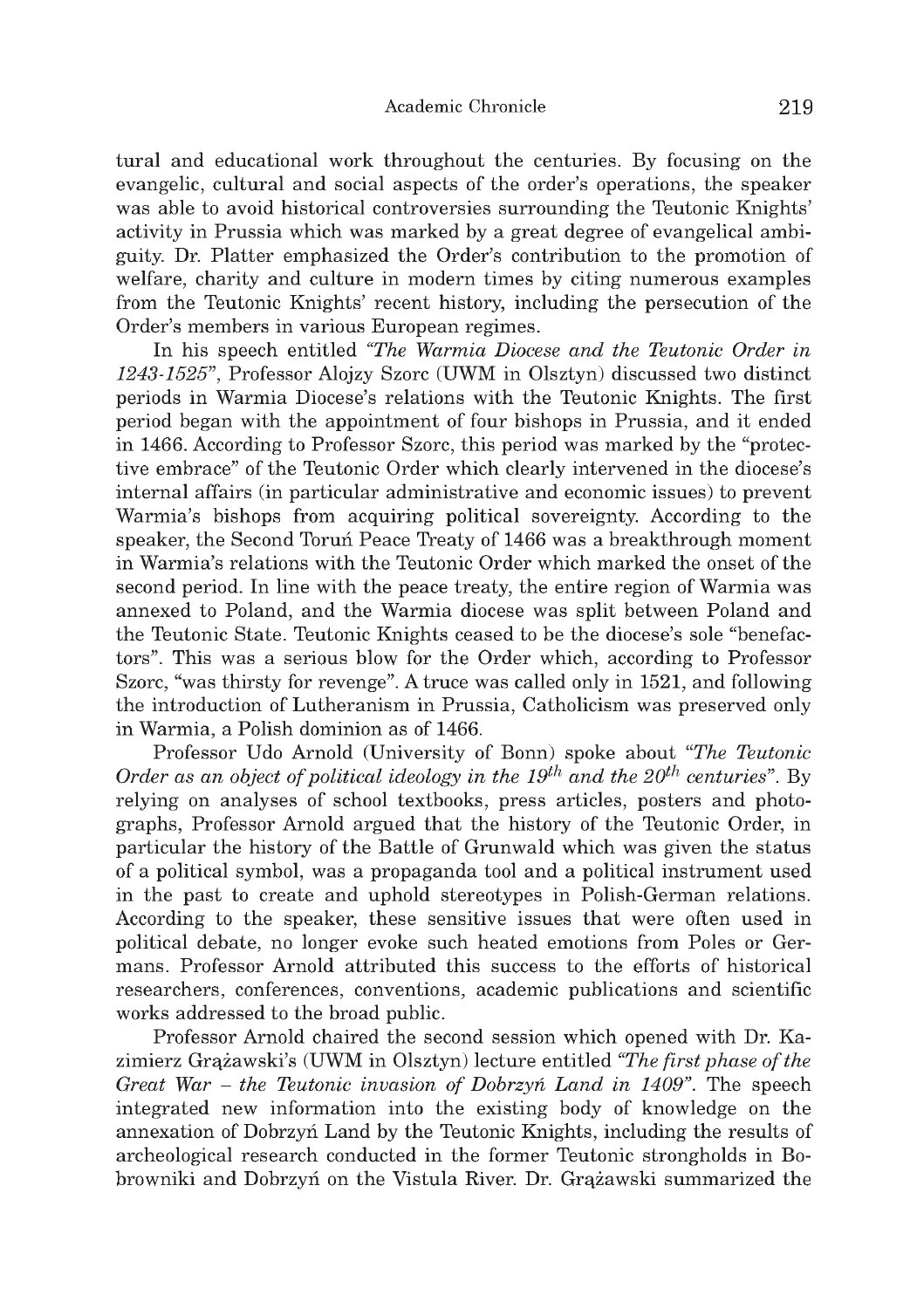historical accounts of the war in an attempt to describe the military potential of those strongholds.

*"Selected economic aspects of the Teutonic Order's activity in the 15th century"* was the title of a speech delivered by Dr. Jan Gancewski who attempted to identify distinct phases marking the development of the Order's economic activity in the 15<sup>th</sup> century. According to the speaker, the turn of the  $14<sup>th</sup>$  and the  $15<sup>th</sup>$  centuries was an era of economic stability, while the period between the Great War of 1409-1411 and the 1420s as well as the Thirteen Years' War (1454-1466) were a time of stagnation and great destruction. Dr. Gancewski noted that neither the Battle of Grunwald nor the Great War were able to break the Teutonic economy which, despite many negative trends (including the mass abandonment of crop fields), continued to flourish directly after the First Toruń Peace Treaty. The period that followed the Thirteen Years' War was marked by frequent changes and new trends in the Teutonic Order's economy. Property was privatized, and the ownership of land, farming estates and facilities in the Teutonic State underwent significant transformation.

Frank Bayard (head of the Central Archive of the Teutonic Order in Vienna) delivered a lecture entitled *"A change of times - a time of change. The long 19th century".* The speaker discussed the key events in the Order's most recent history in chronological order. He spoke of changes in ownership structure, legal issues and reforms that were carried out in the Teutonic Order during the reign of Emperor Maximilian when the Order became "an independent clerical and knighthood institution that reported directly to the emperor". At the time of the Austrian empire, the Teutonic Knights resumed their charity and hospital work which is continued to this day despite many formal obstacles, such as the loss of Teutonic holdings in the early 20th century which were nationalized or annexed by new countries that refused to respect the Order's historical privileges.

Dr. Dariusz Radziwiłowicz (UWM in Olsztyn) delivered a speech entitled *"The Grunwald tradition in Polish political groups' fight for an independent Republic of Poland in 1918-1920".* According to the lecturer, from among the two political trends that had the greatest impact on the formation of the Polish state, namely the movements headed by Józef Piłsudski and Roman Dmowski (National Democracy), only the latter was a continuator of the Grunwald tradition. The National Democracy was able to make full use of that tradition as a symbol of struggle against German oppression, the claims to restore Poland's access to the Baltic Sea and recover Western territories.

The conference ended with Dr. Izabela Lewandowska's speech entitled *"Teutonic castles in north-eastern Poland after World War II (1945-2005)".* The lecturer discussed the condition of selected Teutonic castles on territories that had been annexed to Poland after the war. Dr. Lewandowska used the collective term of "Teutonic castles" to refer to strongholds built and operated by the Teutonic Knights, bishops and the chapter. According to the speaker, regard